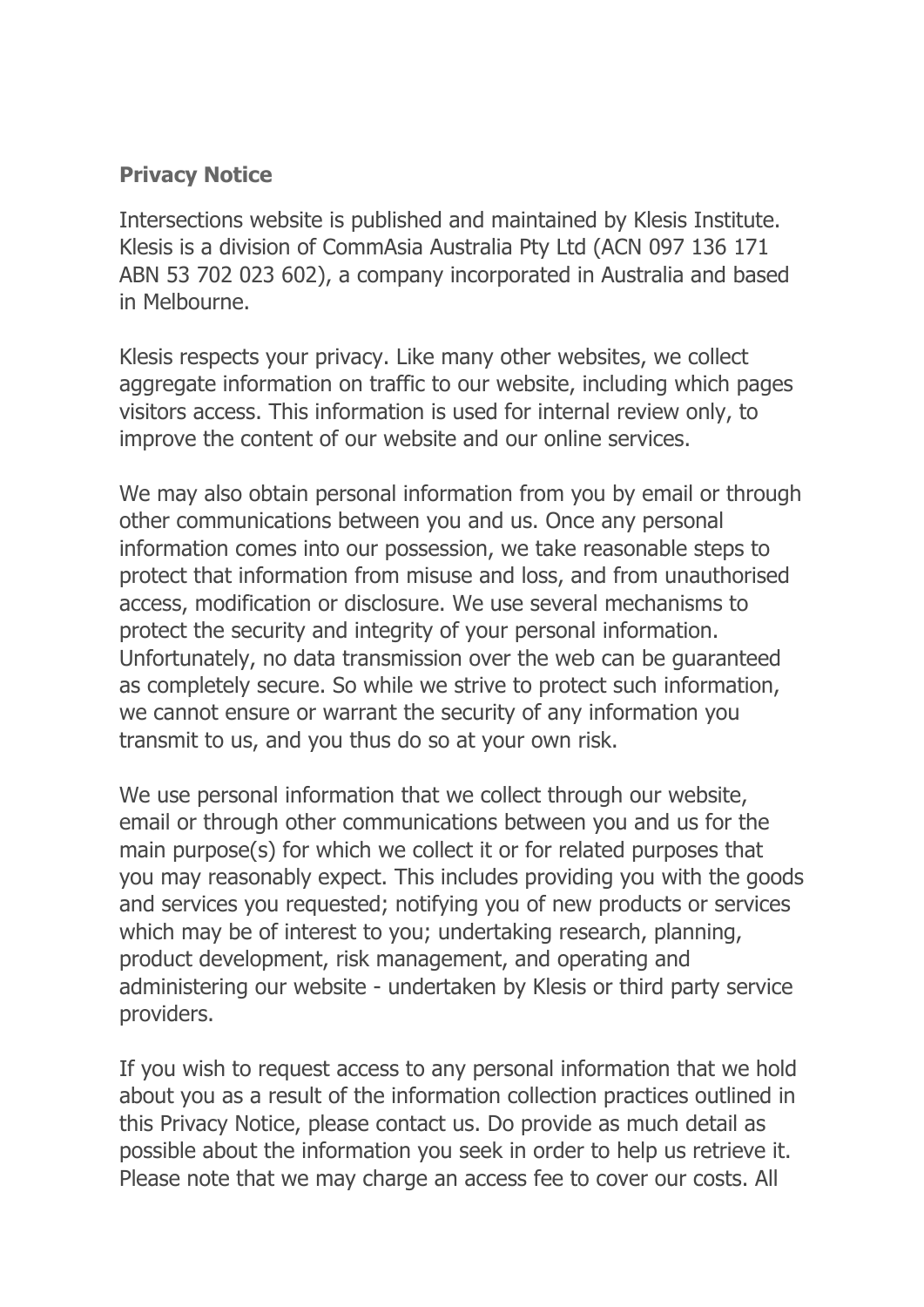privacy inquiries should be addressed to: Privacy Coordinator Klesis Institute P.O. Box 700 Glen Waverley Victoria 3150 Australia

[info@klesis.com.au](mailto:info@klesisinstitute.com)

#### **Legal Notices**

#### **Copyright**

This Intersection website is published and maintained by Klesis Institute. Klesis is a division of CommAsia Australia Pty Ltd (ACN 097 136 171 ABN 53 702 023 602), a company incorporated in Australia and based in Melbourne.

All contents of this web site, including text, pages, documents, graphics, audio and video, are copyright © Klesis Institute, 2017-2018.

Apart from any fair dealing for the purposes of private study, research, criticism or review, as permitted under copyright legislation, no part of this web site may be reproduced, reused, or transmitted in any form by means digital or mechanical, without the prior written permission of the publishers. Material from the site may be printed or downloaded for personal use only, and all copyright and other proprietary notices must be retained.

Klesis Institute expressly forbids use of its logos and/or trademarks and other copyright or graphic material on personal, commercial and other websites without its prior written consent.

#### **Disclaimer of Liability**

Every effort has been made to ensure the accuracy of the information contained on the Klesis Institute website. However, we shall have no liability to any person or entity with respect to any inaccuracy, misleading information, loss or damage caused directly or indirectly,